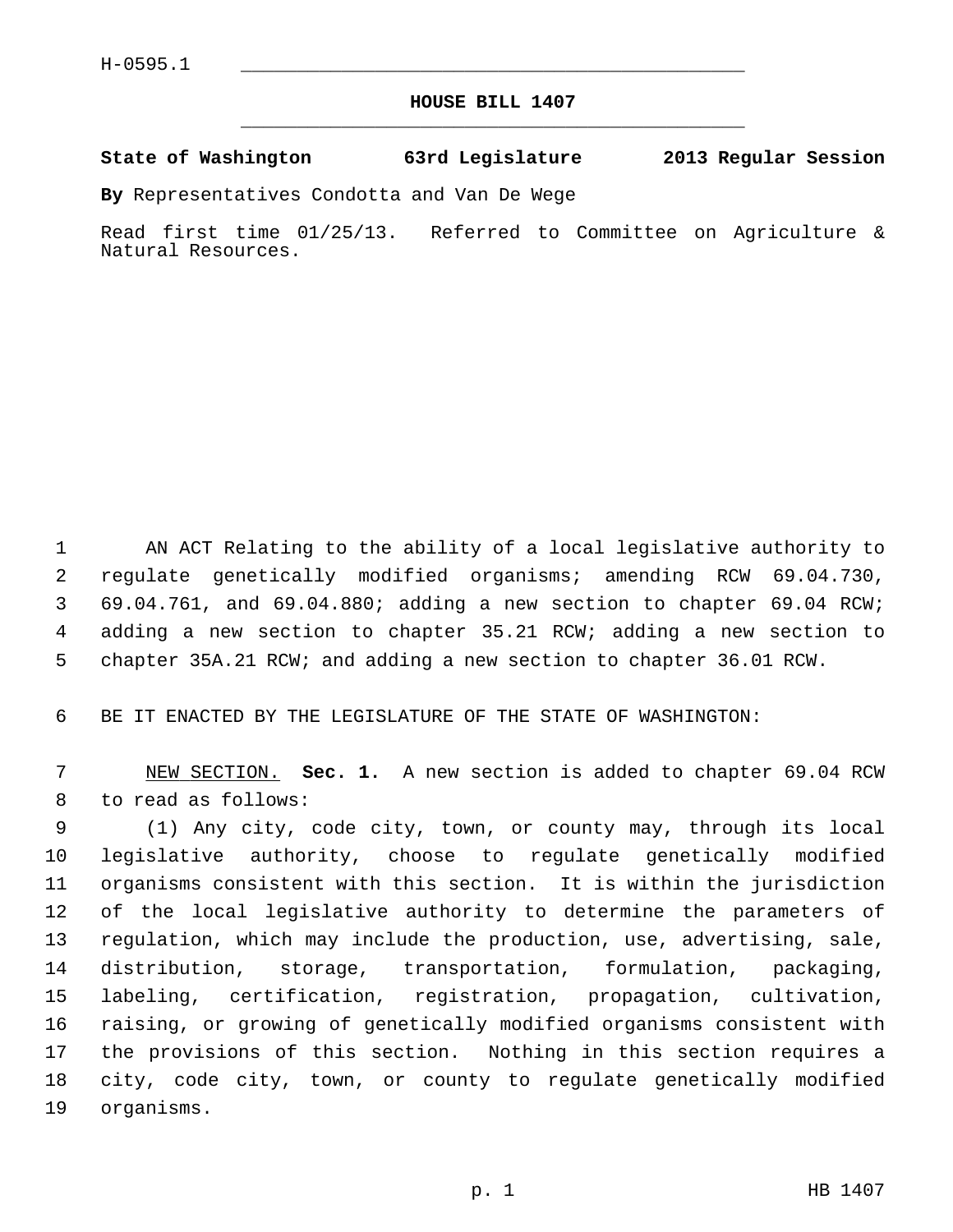1 (2) A city, code city, town, or county that chooses to regulate 2 genetically modified organisms may define genetically modified 3 organisms in a way other than as defined in subsection (5) of this 4 section and may exempt certain activities from regulation.

 5 (3) A city, code city, town, or county that chooses to regulate 6 genetically modified organisms may establish the terms of violation and 7 penalties for violation.

 8 (4) Nothing in this section authorizes or empowers a city, code 9 city, town, or county from adopting or enforcing an ordinance or other 10 local policy that is less stringent than any laws of statewide 11 applicability in existence at the time when the local policy is adopted 12 or that is adopted for statewide applicability after the local 13 adoption.

14 (5) The definitions in this subsection apply throughout this 15 section unless the context clearly requires otherwise.

16 (a) "Genetically modified" means an organism, with the exception of 17 human beings, in which genetic material has been altered in a way that 18 does not occur naturally either by mating or natural recombination, or 19 both.

20 (b) "Organisms" means any biological entity capable of replication 21 or transferring genetic material.

22 NEW SECTION. **Sec. 2.** A new section is added to chapter 35.21 RCW 23 to read as follows:

24 Any city or town ordinance regarding genetically modified 25 organisms, as those terms are defined in section 1 of this act, must be 26 consistent with section 1 of this act.

27 NEW SECTION. **Sec. 3.** A new section is added to chapter 35A.21 RCW 28 to read as follows:

29 Any code city ordinance regarding genetically modified organisms, 30 as those terms are defined in section 1 of this act, must be consistent 31 with section 1 of this act.

32 NEW SECTION. **Sec. 4.** A new section is added to chapter 36.01 RCW 33 to read as follows:

34 Any county ordinance regarding genetically modified organisms, as